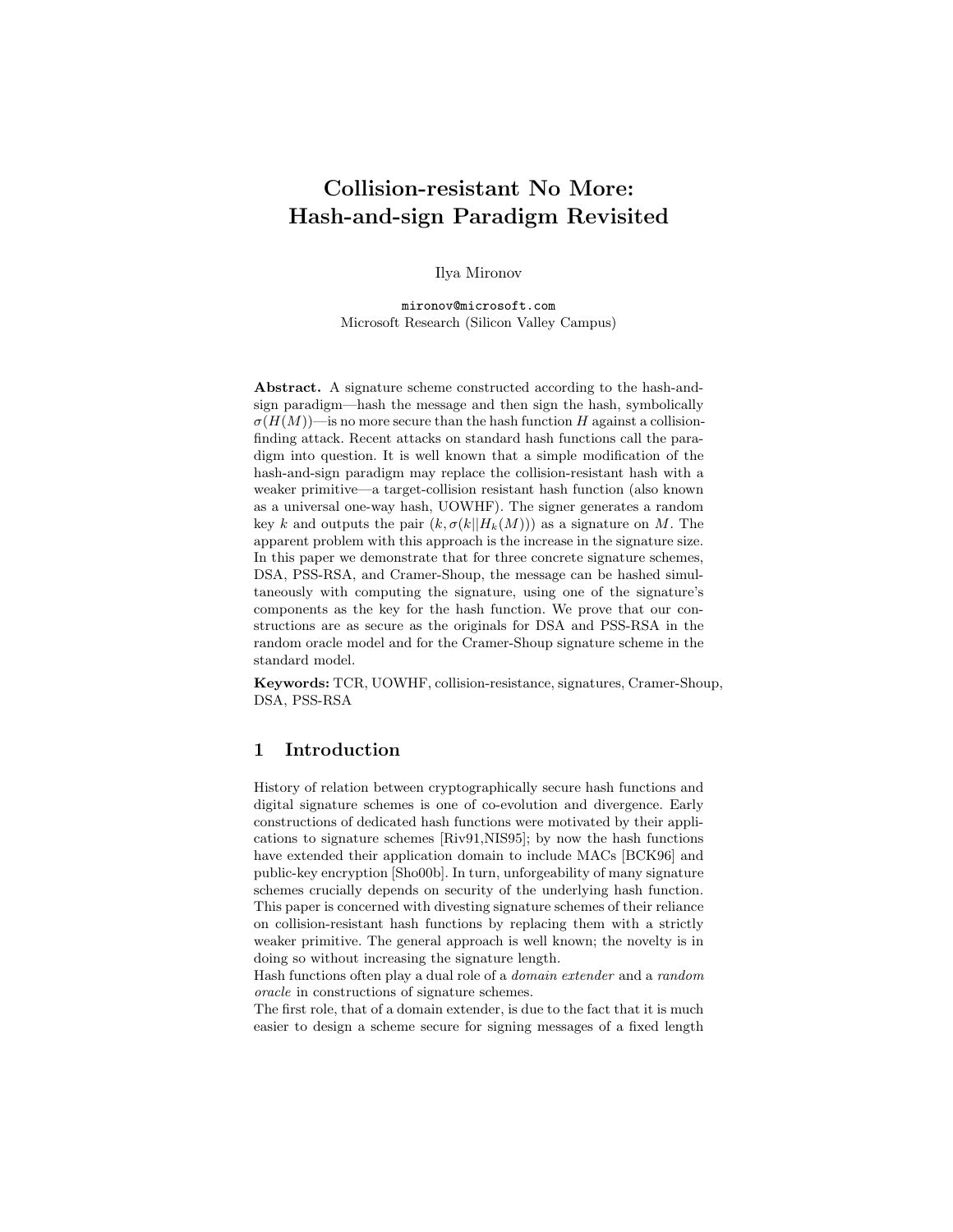than of unrestricted length. Consider, for example, the RSA signature defined as  $\sigma_{\text{RSA}}(M) = M^d \mod N$ . If the message domain were unrestricted, a forgery would be trivial since  $\sigma_{\text{RSA}}(M) = \sigma_{\text{RSA}}(M+N)$ . Virtually all practical signature schemes follow the hash-and-sign paradigm: apply a hash function to the message and sign the result, which we represent symbolically as  $\sigma(H(M))$ . The natural security requirement for  $H$  is that the hash function must be collision-resistant. Otherwise, if two messages have identical hashes  $H(M_1) = H(M_2)$  a signature on one of them is a signature on the other. In light of recent attacks on standard hash functions, such as [WY05,WYY05a], feasibility of constructing efficient collision-resistant hash functions appears problematic; bypassing the requirement would make signatures more robust and may potentially increase their efficiency.

The following simple attack on the RSA function, whose domain is restricted to  $1 \leq M \leq N$ , motivates the second role of hash functions:  $\sigma_{\text{RSA}}(M^2 \text{ mod } N) = \sigma_{\text{RSA}}(M)^2 \text{ mod } N$ . Coincidentally, hashing the message before applying the RSA function thwarts this attack, at least in practice. Many practical signature schemes are vulnerable to similar attacks, which are remedied by a judicious application of a hash function. Thus, the Fiat-Shamir heuristic [FS87], which gives a generic way of transforming an identification scheme into a signature, and the full-domain hash [BR93], which is suitable for signatures based on a trapdoor permutation such as RSA or Rabin functions, elevated the status of the hash function from a technical prop to an indispensable element of the construction, in the same time upping the ante for design of the hash function. Not only must the hash be collision-resistant, it should be a real-world implementation of a certain idealized abstraction, called the random oracle. This methodology is adopted by many practical signatures, although there is evidence that it may never be proved secure in the standard model [DOP05,PV05].

By explicitly decoupling the two roles of the hash function we can have more transparent security proofs and more efficient designs of signature schemes. In this paper we relax the collision-resistant requirement, without addressing the need for a random oracle. For the basic Cramer-Shoup signature scheme [CS00], provable in the standard model, this means a strictly better signature scheme (computationally equivalent scheme which relies on a weaker assumption). For discussion of our result as applied to two signature schemes provably secure in the random oracle model, DSA and PSS-RSA, see Section 6.

The primitive, which we prefer to collision-resistant hash functions, is due to Naor and Yung [NY89]. Simultaneous with development of practical signature schemes offering only heuristic security, a series of seminal papers [GMR88,NY89,Rom90] established that provably secure signature schemes can be constructed from one-way functions. An intermediate step of this construction is a family of universal one-way hash functions, also called target-collision resistant (TCR) hashes. TCR hashes is a class of keyed hash functions formally defined in Section 2. Further validating this approach, Simon [Sim98] demonstrated that a collision-resistant hash is a fundamentally stronger primitive (and hence more difficult to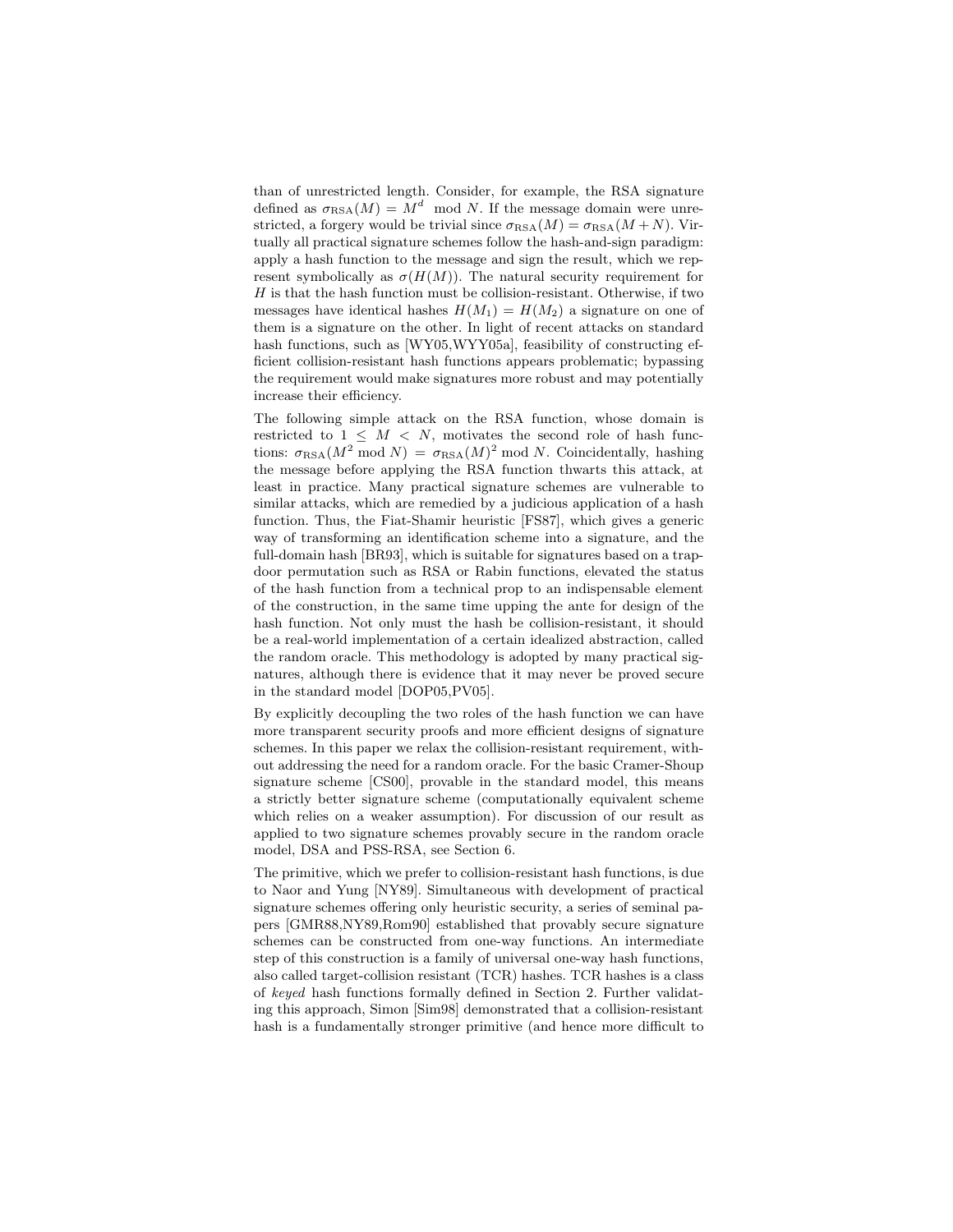construct) than a TCR function by proving impossibility of a black-box construction of a collision-resistant hash from a one-way function.

Moreover, a TCR hash may replace a collision-resistant function as the first step of the hash-and-sign signature scheme. Most importantly, it can be done via a little tweak of the hash-and-sign paradigm rather than by going through the theoretically secure but inefficient construction of [NY89]. Informally, if  $\sigma(\cdot)$  is secure for signing fixed-length messages and  $H_k(\cdot)$  is TCR, the hybrid scheme  $(k, \sigma(k||H_k(M)))$ , where key k is chosen uniformly at random by the signer, is secure as well. The obvious problem with the scheme is the increase in the signature length, since the key  $k$  becomes part of the signature (discussion of the length of the key is deferred to Section 6).

We observe that for many signature schemes, such as Cramer-Shoup, those based on Fiat-Shamir heuristic and probabilistic full-domain hash, the signature already includes some randomly generated data, which is independent of the message. We demonstrate that this data can double as the key of the TCR hash, thus eliminating the need for extra key material. The resulting schemes retain the signature length of the originals and are at least as secure.

Some schemes and results of this paper were independently discovered and presented by Halevi and Krawczyk [HK05a,HK05b].

# 2 Definitions

Our definitions of signature schemes and TCRs follow [GMR88] and [NY89] except that we recast the definitions in the language of exact security.

**Signature scheme.** A signature scheme  $S$  consists of a triple of algorithms:

- Key generation algorithm  $KeyGen(1^k) = (PK, SK)$ , a randomized algorithm producing a public-private key pair for a given security parameter.
- Verification algorithm  $Verify_{\rm PK}(M, \sigma) \in \{\text{accept}, \text{reject}\}\.$  We say that  $\sigma$  is a valid signature on M if  $Verify_{\rm PK}(M,\sigma) = {\tt accept}.$
- Signing algorithm  $Sign_{SK}(M) = \sigma \in \{0,1\}^n$ . The signing algorithm outputs a valid signature on  $M$  with an overwhelming probability taken over its own coin tosses.

A signature scheme S is  $(t, \varepsilon, q_S)$ -secure against existential forgery under adaptive chosen-message attack if the attacker running in time less than  $t$ and making no more than  $q<sub>S</sub>$  signing queries cannot succeed with probability more than  $\varepsilon$  in producing a valid signature on a message M, which has not been previously signed by the signing oracle. In other words, the adversary obtains at most  $q_S$  valid signatures on adaptively chosen (queries may depend on the answers to the previous queries) messages. The adversary wins if he can compute a valid signature on a message not in the list of queries.

**TCR.** A  $(t, \varepsilon)$ -target collision-resistant hash function (TCR), also known as a universal one-way hash function (UWOHF) is a keyed hash function  $H: \{0,1\}^k \times \{0,1\}^* \mapsto \{0,1\}^n$  such that no adversary running in time less than t can win the following game with probability more than  $\varepsilon$ .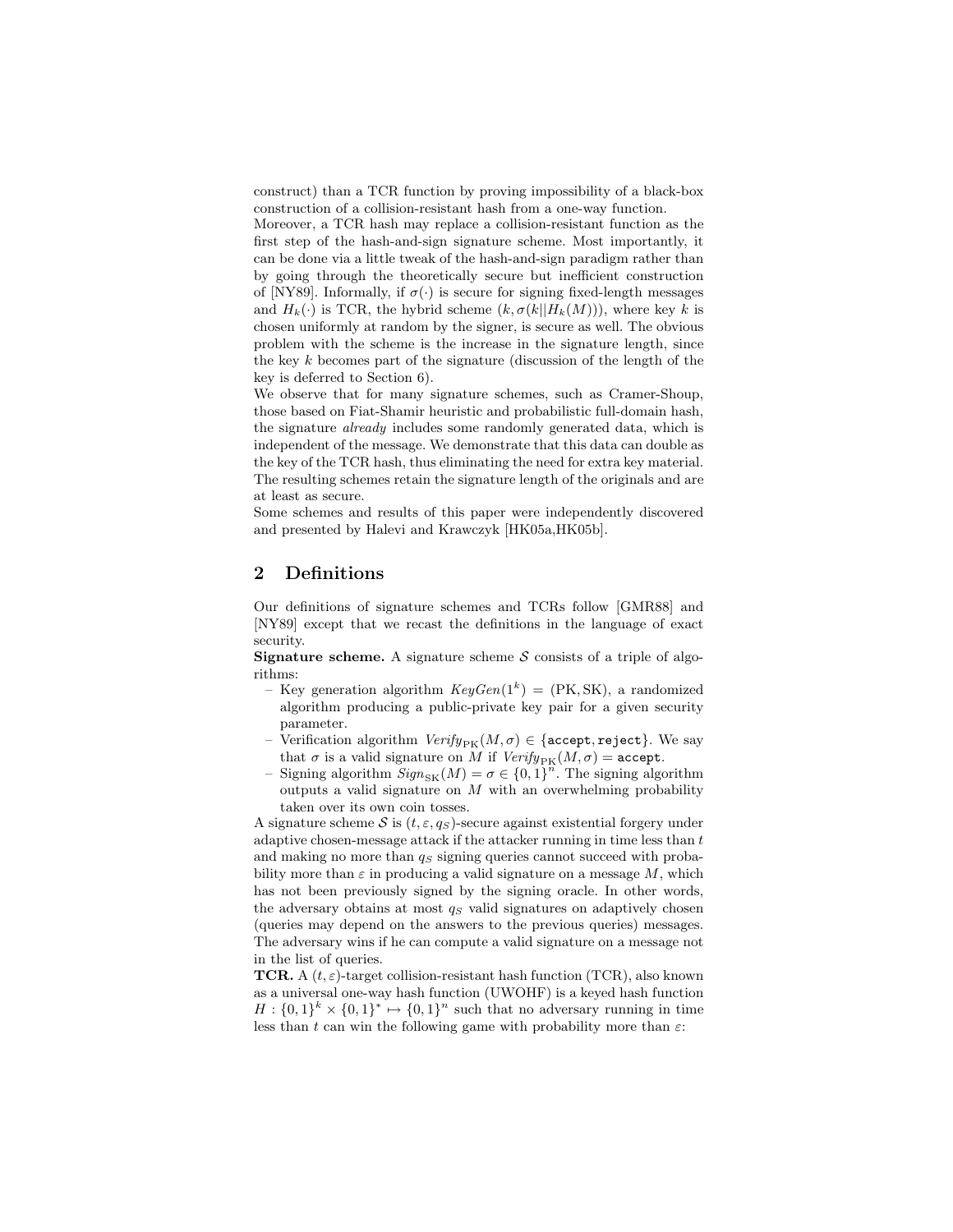Step 1. Output  $X \in \{0,1\}^*$ .

**Step 2.** Receive K randomly chosen from  $\{0,1\}^k$ .

**Step** 3. Produce Y so that  $H_K(X) = H_K(Y)$ .

As a warm-up exercise, we sketch a proof that combining a TCR hash with a signature scheme secure for signing fixed-length strings results in a signature scheme secure for messages of unrestricted length.

**Proposition 1.** Assume a signature scheme  $S = (KeyGen, Sign, Verify)$ is  $(t, \varepsilon_S, q_S)$ -secure against existential forgery under an adaptive chosenmessage attack where the messages are restricted to length n. Assume further that  $H: \{0,1\}^k \times \{0,1\}^* \mapsto \{0,1\}^{n-k}$  is a  $(t, \varepsilon_H)$ -TCR. Then there exists a  $(t, \varepsilon_S + \varepsilon_H q_S, q_S)$ -secure signature scheme for arbitrarylength messages.

*Proof.* Let the signature scheme  $S'$  be the following:

 $Sign'$ :  $: \qquad \qquad \textit{Verify}' :$ Step 1. Generate  $K \stackrel{\varepsilon}{\longleftarrow} \{0,1\}^k$ . Step 1. Parse signature as  $(K,\sigma)$ . Step 2.  $\sigma \leftarrow Sign_{SK}(K||H_K(M))$ . Step 2. Run  $Verify_{PK}(K||H_K(M), \sigma)$ . Step 3. Output signature  $K||\sigma$ .

(*KeyGen* is the same as in  $S$ ).

Assume that there exists an adversary capable of producing a valid signature  $(M, (K, \sigma))$  having queried the signing oracle on messages  $M_1, \ldots, M_{q_S},$ such that  $M \neq M_i$  for  $1 \leq i \leq q_s$ . Let the signatures output by the oracle be  $(K_1, \sigma_1), \ldots, (K_{q_S}, \sigma_{q_S})$ . Two cases are possible. Either  $K||H_K(M) \neq K_i||H_{K_i}(M_i)$  for all  $i \in [1, q_S]$  or there is i such that  $K||H_K(M) = K_i||H_{K_i}(M_i)$  and  $M \neq M_i$ . In the former case the adversary can be trivially used to forge a signature for the scheme  $S$ . In the latter, draw a random index  $j \in [1, q_S]$  and, when the adversary makes query  $M_j$ , send  $M_j$  as the first message of the TCR-game. Upon receiving key  $K'$ , set  $K_j = K'$ . With probability  $1/q_s$  the adversary outputs a message-signature pair so that  $K||H_K(M) = K'||H_{K'}(M_j)$ . Since the keys have fixed size k bits, it follows that  $K = K'$  and we win the TCR-game by outputting  $M$ , which collides with  $M_j$  under key  $K'$ .

The probability that a t-time adversary forges a signature is less than the sum of  $\varepsilon_S$ —the probability that he succeeds in breaking the signature scheme S—and  $\varepsilon_H q_s$ , where  $\varepsilon_H$  is the probability that it breaks H.  $\Box$ 

**Pseudo-random generator.** We say that a function  $F : A \mapsto B$  is  $(t, \varepsilon, q_F)$ -pseudo-random generator if no adversary running in time less than t and making less than  $q_F$  queries of F can distinguish  $F(x)$ , where  $x \stackrel{*}{\longleftarrow} A$ , from the uniform distribution on B with probability more than  $\varepsilon$ . We relax the standard definition [BM82] by dropping the usual requirement that the function stretches its input (i.e., that  $|A| < |B|$ ). Although compressing pseudo-random generators are trivial to construct, the assumption that a particular function, such as SHA-1, is a pseudorandom generator, is substantive.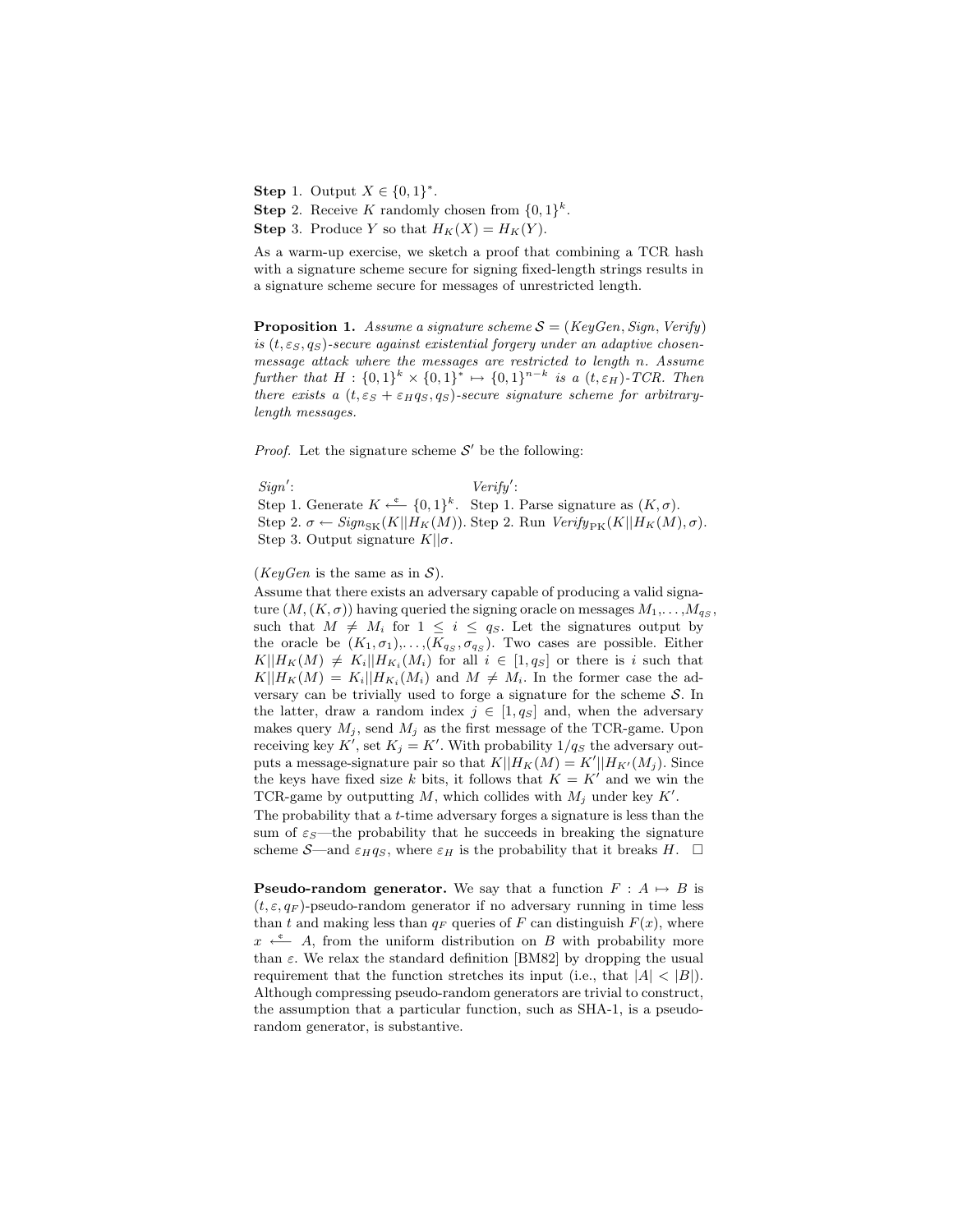### 3 DSA Scheme

We present the original DSA scheme together with our variant, which we call TCR-DSA, see Figure 1. The new signature scheme uses three hash functions:  $H: \{0,1\}^{\ell_2} \times \{0,1\}^* \mapsto \{0,1\}^{\ell_1}$ , which we assume to be a  $(t_H, \varepsilon_H)$ -TCR, and two functions  $F_1: \mathbb{Z}_p \mapsto \{0,1\}^{\ell_2}$  and  $F_2: \{0,1\}^{\ell_1+\ell_2} \mapsto$  $\{0,1\}^n$ , which we model as random oracles.

### DSA TCR-DSA

Key selection:  $p, q$ —prime,  $|p| = n, |q| = m, p|q - 1$  $g \in \mathbb{Z}_q$ , ord  $g = p$  $a \stackrel{\ast}{\longleftarrow} \mathbb{Z}_p$ ;  $h = g^a \bmod q$ public key:  $p, q, g, h$ private key: a

#### Hash functions:  $G: \{0,1\}^* \mapsto \{0,1\}$ <sup>n</sup>  $|H: \{0,1\}^{\ell_2} \times \{0,1\}^* \mapsto \{0,1\}^{\ell_1}$ -TCR  $F_2$ :  $\{0,1\}^{\ell_1+\ell_2} \mapsto \{0,1\}^n$  $F_1: \mathbb{Z}_p \mapsto \{0,1\}^{\ell_2}$ ) random oracles

**Signature generation:**  
\n
$$
k \xleftarrow{\epsilon} \mathbb{Z}_p
$$
\n
$$
r = (g^k \bmod q) \bmod p
$$
\n
$$
s = k^{-1}(\boxed{G(M)} + ra) \bmod p
$$
\n
$$
\sigma = (r, s)
$$
\n**Example 2.1**  
\n**Example 3.1**  
\n
$$
s = k^{-1}(\boxed{G(M)} + ra) \bmod p
$$
\n
$$
\sigma = (r, s)
$$
\n**Example 4.1**  
\n
$$
r = (g^k \bmod q) \bmod p
$$
\n
$$
s = k^{-1}(\boxed{F_2(r_1, H_{r_1}(M))} + ra) \bmod p
$$

### Signature verification:

|                                  | $   r_1 = F_1(r)   $                            |
|----------------------------------|-------------------------------------------------|
| $u=q\frac{ G(M) }{h^r \bmod q}$  | $u = q \frac{F_2(r_1, H_{r_1}(M))}{h^r \mod q}$ |
| $w = u^{s^{-1} \bmod p} \bmod q$ | $w = u^{s^{-1} \bmod p} \mod q$                 |
| accept if w mod $p = r$          | accept if w mod $p = r$                         |

Fig. 1. DSA and TCR-DSA (differences are enclosed in boxes).

In this section we tie security of TCR-DSA to that of the DSA instantiated with any concrete function, which is a good  $\{0,1\}^{2n} \mapsto \{0,1\}^n$  pseudorandom generator, and under the  $\delta$ -min-entropy of r assumption (defined below) in the random oracle model.

First, we formulate an assumption on uniformity of  $r$  (in both schemes), also discussed in [Bro05].

Assumption of " $\delta$ -min-entropy of r". Define the min-entropy of distribution  $D$  as

$$
H_{\infty}(\mathcal{D}) = -\log \max \Pr[x \in \mathcal{D}].
$$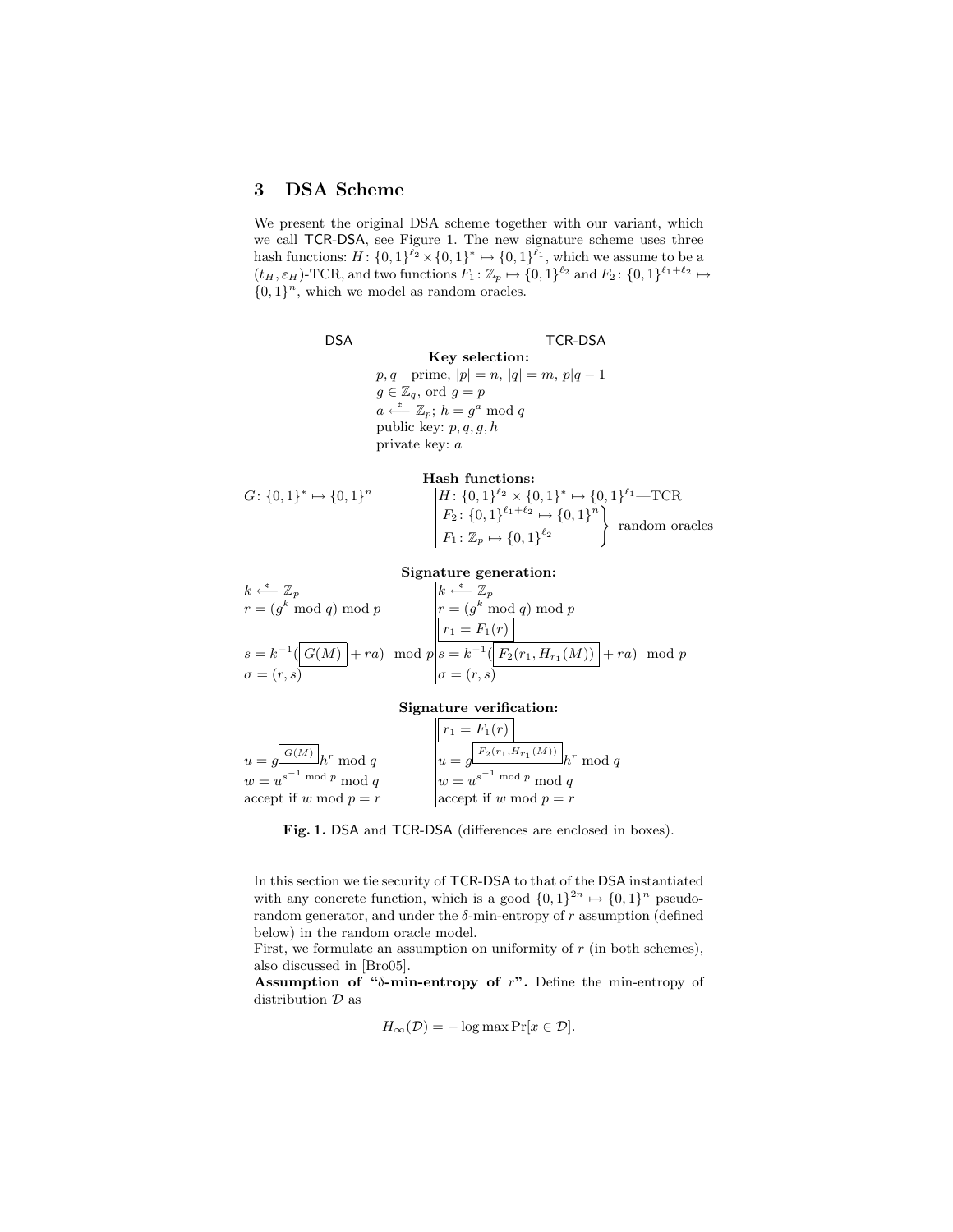Let R be the distribution of  $r = (g^k \mod q) \mod p$ , where k is uniform in  $\mathbb{Z}_p$ . We assume that  $H_{\infty}(\mathcal{R}) > \delta$ .

[NS02, Lemma 10] proves that r has min-entropy  $O(\delta \log p)$  for some  $\delta$ that depends on  $\log q / \log p$ . In practice, we expect r to be distributed much smoother, having min-entropy of the order of  $\log p - c \log \log p$  for some small c (consider the occupancy problem applied to p balls and  $2^n$ ) bins).

Theorem 1. Under the assumptions that

- DSA is  $(t, \varepsilon_{\text{DSA}}, q_s)$ -secure for some  $G: \{0,1\}^* \mapsto \{0,1\}^n$ ;
- G restricted to inputs of length  $2n$  is  $(t, \varepsilon_G)$ -pseudo-random generator;
- H is  $(t, \varepsilon_H)$ -TCR;
- r has (log p − δ)-min-entropy;
- $F_1, F_2$  are modeled as random oracles, which together are queried no more than  $q_F$  times;

then TCR-DSA is  $(t, 2\varepsilon_{\text{DSA}} + \varepsilon_G + \varepsilon_H q_S + (2^{-\delta} q_S p + q_F) 2^{-\delta} q_S, q_S)$ -secure.

Proof. We demonstrate how to transform any forgery of TCR-DSA into either an attack on  $H$  as a TCR or a forgery of **DSA** instantiated with  $G$ . We do so by defining Game 0 that consists of the challenger interacting with the TCR-DSA adversary  $A$  and the DSA signing oracle. A queries  $F_1$ and  $F_2$ , requests signatures, and attempts to forge a  $TCR-DSA$  signature. In the spirit of [Sho04] we describe a sequence of games that transforms the initial game to one whose success probability we can easily analyze. Game 0. Obtain the public key for the DSA oracle and pass it on as the public key of TCR-DSA. We keep two lists  $L_1, L_2$ , initially empty, of inputs on which  $F_1$  and  $F_2$  are defined. Queries to  $F_1$  are answered randomly; queries to  $F_2$  are answered by randomly choosing  $M' \stackrel{\varepsilon}{\longleftarrow} \{0,1\}^{2n}$ and returning  $G(M')$  (M' is stored; if M' appeared previously, the process is repeated). Notice that under the assumption of computational indistinguishability of  $G$ 's output,  $F_2$  cannot be distinguished from a true random oracle with probability more than  $\varepsilon_G$ . Upon receiving a new signing query  $M$  do the following:

**Step** 1. Generate  $M' \stackrel{\varepsilon}{\longleftarrow} \{0,1\}^{2n}$ . Repeat if  $M'$  appeared previously.

Step 2. Obtain  $(r, s)$  by querying the DSA signing oracle on  $M'$ .

**Step** 3. Fail if  $r \in L_1$ . Define  $r_1 = F_1(r)$  randomly, appending the result to  $L_1$ .

**Step** 4. Fail if  $(r_1, H_{r_1}(M)) \in L_2$ . Otherwise let  $F_2(r_1, H_{r_1}(M)) =$  $G(M')$ , add  $(r_1, H_{r_1}(M))$  to  $L_2$  and store  $M'$  together with  $r_1, H_{r_1}(M)$ .

Step 5. Output  $(r, s)$  as a TCR-DSA signature on  $M$ .

Finally, if A outputs  $M^*$ ,  $(r^*, s^*)$  as a forgery of TCR-DSA, do the following:

**Step** 6. Compute  $r_1^* = F_1(r^*)$ .

**Step** 7. Fail if  $F_2$  has not been queried on  $(r_1^*, H_{r_1^*}(M^*))$ .

**Step** 8. Fetch  $M_0^*$  such that  $F_2(r_1^*, H_{r_1^*}(M^*)) = \hat{G}(M_0^*)$ .

Step 9. Fail if the DSA oracle has been queried on  $M_0^*$ .

Step 10. Output  $M_0^*$ ,  $(r^*, s^*)$  as a DSA forgery.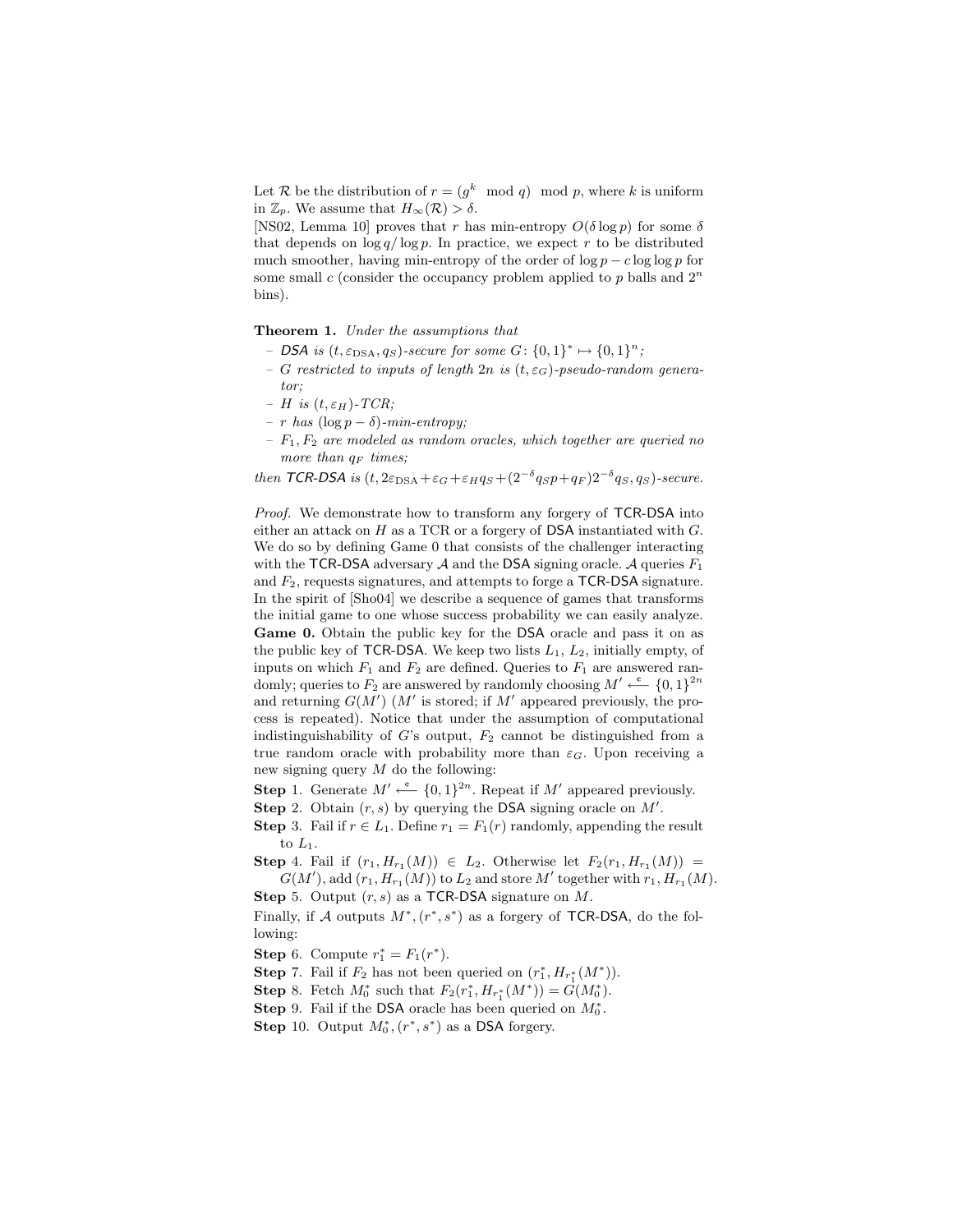Observe that if Game 0 succeeds, the challenger aided by  $A$  queried the DSA oracle no more than  $q<sub>S</sub>$  times and successfully forged a DSA signature. The probability of this event is no more than  $\varepsilon_{\text{DSA}}$ . In order to complete the proof we shall bound the probability that Game 0 fails (Steps 3, 4, 7, 9).

To bound the failure probability of Step 3 of Game 0 we need the following lemma.

**Lemma 1.** Let  $\mathcal{D}$  be a distribution on set X. Let  $\tau = 2^{-H_{\infty}(\mathcal{D})} |X|$ . We claim that for any set  $A \subset X$  and any  $x_1, \ldots, x_n \stackrel{\epsilon}{\longleftarrow} \mathcal{D} X$  (n elements chosen from X independently at random according to  $\mathcal{D}$ ) the following holds:

$$
\Pr[\exists i, j (i \neq j, x_i = x_j) \bigvee \exists i (x_i \in A)] < (\tau^2 n^2) / |X| + \tau |A| n / |X|.
$$

Proof. Observe that

$$
\Pr[\exists i, j \colon i \neq j, x_i = x_j] \le E[\# \{ i < j \colon x_i = x_j \}] = \sum_{i < j} E[x_i = x_j] < n^2 \tau^2 / |X|. \tag{1}
$$

To analyze the probability that  $x_i \in A$  for some i, consider  $p = Pr[x \stackrel{i}{\longleftarrow} p]$  $X: x \in A$ . Then, Pr $[\exists i: x_i \in A] = 1 - (1 - p)^n$  < pn. Further,  $p = \sum_{a \in A} Pr[x \stackrel{e}{\longleftarrow} \mathcal{D} X : x = a] < \tau |A| / |X|$ , which, together with (1), completes the proof.  $\square$  (Lemma 1)

By applying Lemma 1 to the distribution of  $r$  and  $A$  defined as the set of inputs on which  $F_1$  is queried directly, we obtain that Step 3 fails with probability at most  $2^{-2\delta}q_S^2p + 2^{-\delta}q_Fq_S = (2^{-\delta}q_Sp + q_F)2^{-\delta}q_S$ .

Since  $r_1$  never repeats, the probability that Step 4 fails is at most  $q_F^2 2^{-\ell_2/2}$ . If Step 7 fails, it means that the forger produced a valid signature  $(r^*, s^*)$ without knowing the value of  $(r_1^*, H_{r_1^*}(M^*))$ . Since the value is distributed randomly, same forger can be used against DSA. The probability of the failure is thus at most  $\varepsilon_{\text{DSA}}$ .

Now we rewrite Step 3 of Game 0, replacing it with the following:

Step  $3a'$ . Submit M as the first move of the TCR game.

**Step** 3b'. Obtain  $\kappa \in \{0,1\}^{\ell_2}$  as the key. Set  $r_1 = F_1(r) = \kappa$ .

Step 9 fails if the DSA oracle has been previously called on  $M_0^*$ , which can only happen if  $(r_1^*, H_{r_1^*}(M^*)) = (r_1', H_{r_1'}(M'))$  for some other  $M'$ . It implies that  $r_1^* = r_1'$  and the result is obviously a collision under  $H_{r_1}(\cdot)$ , which we output by rewriting Step 9:

- **Step** 9'. If DSA oracle has been queried on  $M_0^*$ , fetch  $(r'_1, H_{r'_1}(M'))$  =
	- $(r_1^*, H_{r_1^*}(M^*))$ . Find the game (started in Step 3a'), where the  $M'$ was the first move and  $r'_1$  was the key. Complete the game by outputting  $M^*$ . Fail.

The new game fails with exactly the same probability as Game 0. To complete the proof we notice that Step  $9'$  fails with probability at most  $q_S \varepsilon_H$ .  $\Box$  [Theorem 1]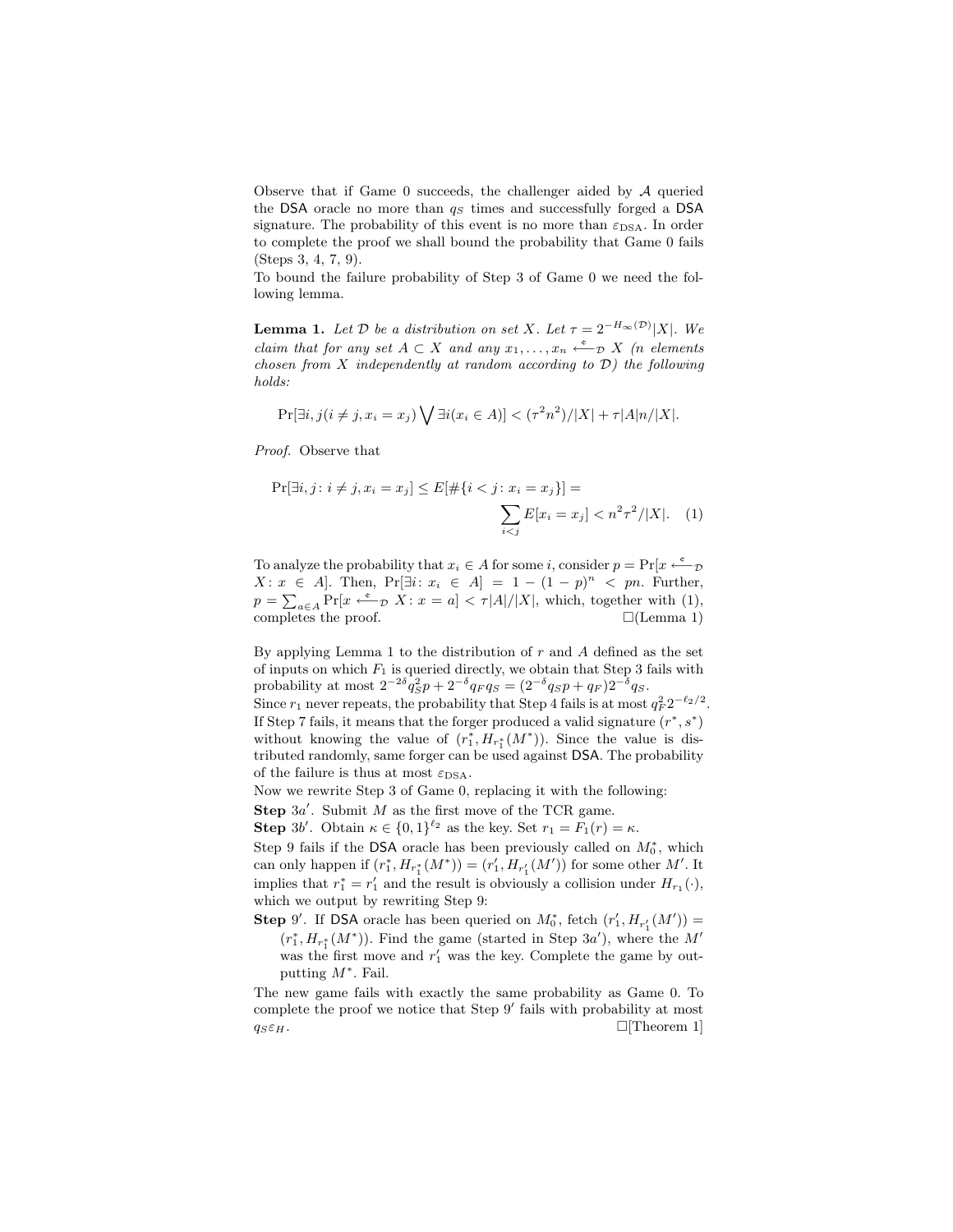We proved that **TCR-DSA** signature scheme is as secure as **DSA** for *arbi*trary G, which can, in particular, be modeled as a random oracle, or be extremely slow and provably (under, say, the discrete-logarithm assumption) collision-resistant. Although a direct proof of security of TCR-DSA under some standard assumptions would be tempting, we are concerned with the *tightness* of the reduction. Best known reductions, even in the random oracle model, tie the forgery probability of DSA variants to the hardness of discrete logarithm with  $q_F$  (number of random oracle queries) factor [BPVY00]. In order to shave off the factor, we may either assume additionally that the underlying group can be accurately modeled in the generic group model [Bro05], or make some non-standard assumptions [PV05]. Our reduction is tight in respect to the forgery probability of DSA and loose with respect to the security of  $H$ . The latter is hardly a bottleneck, since neither the key nor the output length of H affects the length of the signature and therefore boosting security of H should only be constrained by efficiency considerations.

Our proof does rely on one non-standard assumption, that of  $\delta$ -min entropy of r. For our result to be meaningful,  $\delta$  should be sufficiently high (of the order of  $log p$ ), which ensures that all values of r are unique with high probability. Two points are in order. First, for  $\delta \approx -\log \varepsilon$  the assumption can be derived from  $(t, \varepsilon, 0)$ -security of DSA, where t is the time required to do  $2^{\delta}$  DSA verifications. Second, the proof of Theorem 1 can be restructured to accommodate  $\delta \approx -\log \varepsilon$ . The proof will appear in the full version of the paper.

# 4 RSA-PSS Signature Scheme

RSA-based probabilistic signature scheme (PSS-RSA) was proposed by Bellare and Rogaway [BR96] as a strengthening of the full domain hash scheme [BR93]. PSS-RSA enjoys *tight security* reduction to the underlying hard problem—the RSA assumption—in the random oracle model. In other words, assuming that certain hash functions are ideal, forging PSS-RSA is computationally equivalent to inverting the RSA function. Later, Coron proved an even tighter reduction to the RSA assumption [Cor02], which we use as a basis for our security claim.

Strictly speaking, PSS-RSA does not follow the hash-and-sign paradigm, since the message is concatenated with some random salt and only then is hashed using a hash function, modeled as a random oracle. We propose to hash the message, whose length is unrestricted, using a conventional TCR function keyed with the salt, and hash the short TCR function's output with a conservatively designed "oracle" (see Section 6).

Security of TCR-PSS-RSA (see Figure 2) relies on the following:

 $(t, \varepsilon)$ -RSA assumption. No algorithm running in time less than t can solve  $x^r = y \mod N$  for x with probability more than  $\varepsilon$ , where N is a random RSA modulus,  $y \stackrel{\epsilon}{\longleftarrow} \mathbb{Z}_N^*$ , and r is fixed.

Theorem 2. If all of the following hold:

 $-$  (t,  $\varepsilon_{\text{RSA}}$ )-RSA assumption;

 $- H$  is  $(t, \varepsilon_H)$ -TCR;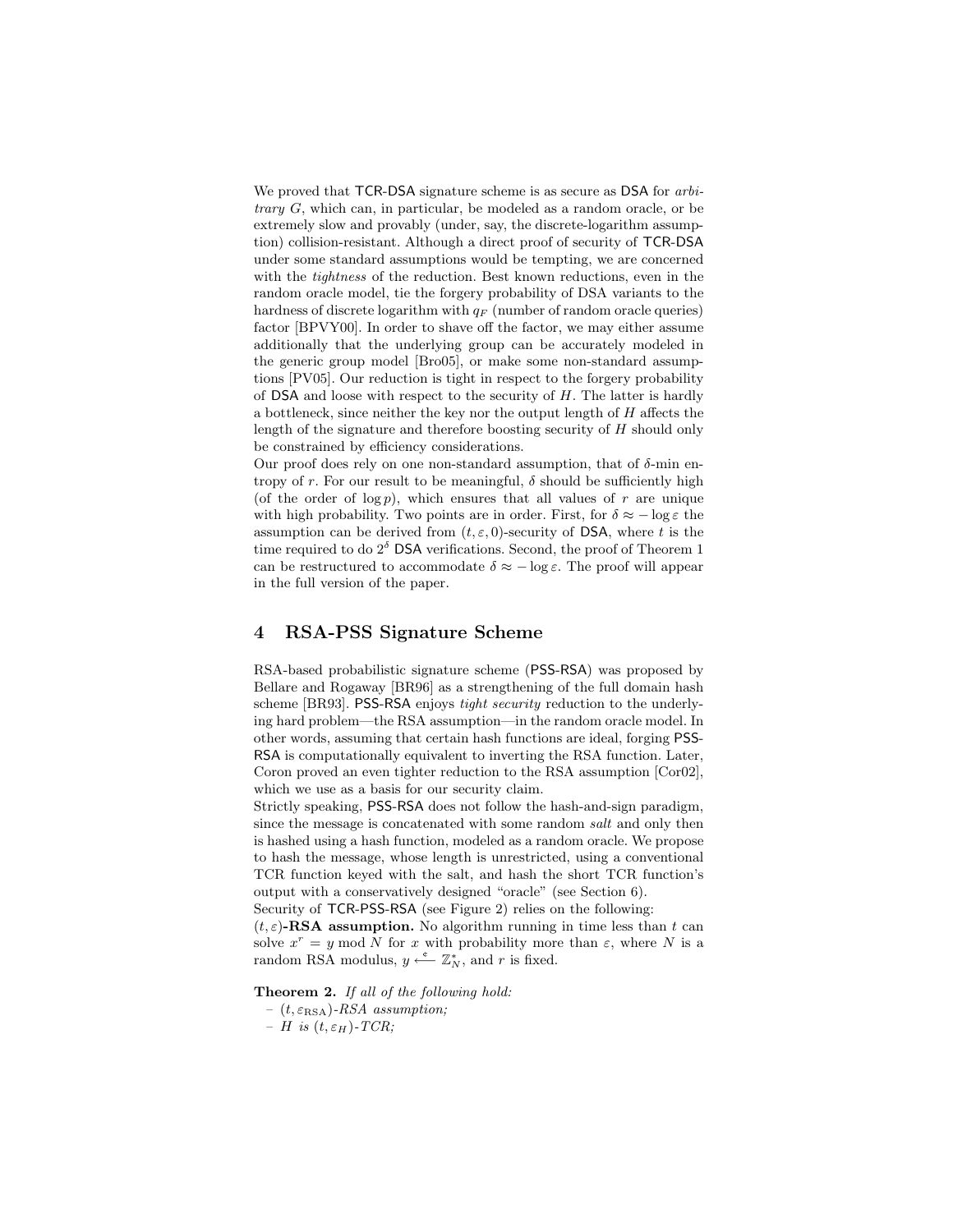# RSA-PSS TCR-RSA-PSS Key selection:

 $p, q$ —prime,  $|p| = |q| = n/2, N = pq$  $e, d \in Z_N$ ,  $ed = 1 \pmod{N}$ public key:  $N, d$ private key: e

Hash functions:  $H: \{0,1\}^{k_0} \times \{0,1\}^* \mapsto \{0,1\}^{k_1}$ —TCR  $h: |\{0,1\}^*| \mapsto \{0,1\}^{k_1}$   $|h: |\{0,1\}^{k_0+k_2}| \mapsto \{0,1\}^{k_1}$  $g_1: \overline{\{0,1\}^{k_1}} \mapsto \{0,1\}^{k_0}$   $g_1: \overline{\{0,1\}^{k_1} \mapsto \{0,1\}^{k_0}}$  $g_2 \colon \{0,1\}^{k_1} \mapsto \{0,1\}^{n-k_0-k_1-1} \big| g_2 \colon \{0,1\}^{k_1} \mapsto \{0,1\}^{n-k_0-k_1-1}$  $h, g_1, g_2$ —random oracles



| $r \stackrel{e}{\longleftarrow} \{0,1\}^{k_0}$ | $r \stackrel{\epsilon}{\longleftarrow} \{0,1\}^{k_0}$ |
|------------------------------------------------|-------------------------------------------------------|
| $w = h(M  r)$                                  | $   w = h(r  H_r(M))$                                 |
| $r^* = g_1(w) \oplus r$                        | $\overline{r^* = g_1(w) \oplus r}$                    |
| $y=0  w  r^*  g_2(w)$                          | $ y=0  w  r^*  g_2(w)$                                |
| $\sigma = y^d \mod N$                          | $ \sigma = y^d \mod N$                                |



Fig. 2. PSS-RSA and TCR-PSS-RSA (differences are enclosed in boxes).

 $- h, g_1, g_2$  are modeled as random oracles and queried no more than  $q_F$ times;

then TCR-PSS-RSA is  $(t, \varepsilon_{\text{RSA}}(1+6q_S 2^{-k_0}+2(q_S+q_F)^2 2^{-k_1}+\varepsilon_H q_S, q_S)$ secure.

*Proof*[sketch] Let  $M_1, \ldots, M_{q_S}$  be the signing queries made by the adversary,  $r_1, \ldots, r_{qS}$  be the r values from the corresponding signatures output by the signer,  $M' \neq M_i$  for  $1 \leq i \leq q_s$  be the message with forged signature, and  $r'$  be its r-value. The proof from [Cor02] of PSS-RSA applies virtually without any changes, where  $H_r(M)$  replaces M. We have to make sure that Coron's proof also rules out "weak" forgeries (which corresponds to  $H_{r'}(M') = H_{r_i}(M_i)$ , and  $r' \neq r_i$  for some i), which it does, and bound the probability that  $H_{r_i}(M_i) = H_{r'}(M')$  and  $r_i = r'.$ 

To bound the probability of the latter event, consider a simulator that knows the private key of the signature scheme. Upon receiving a signing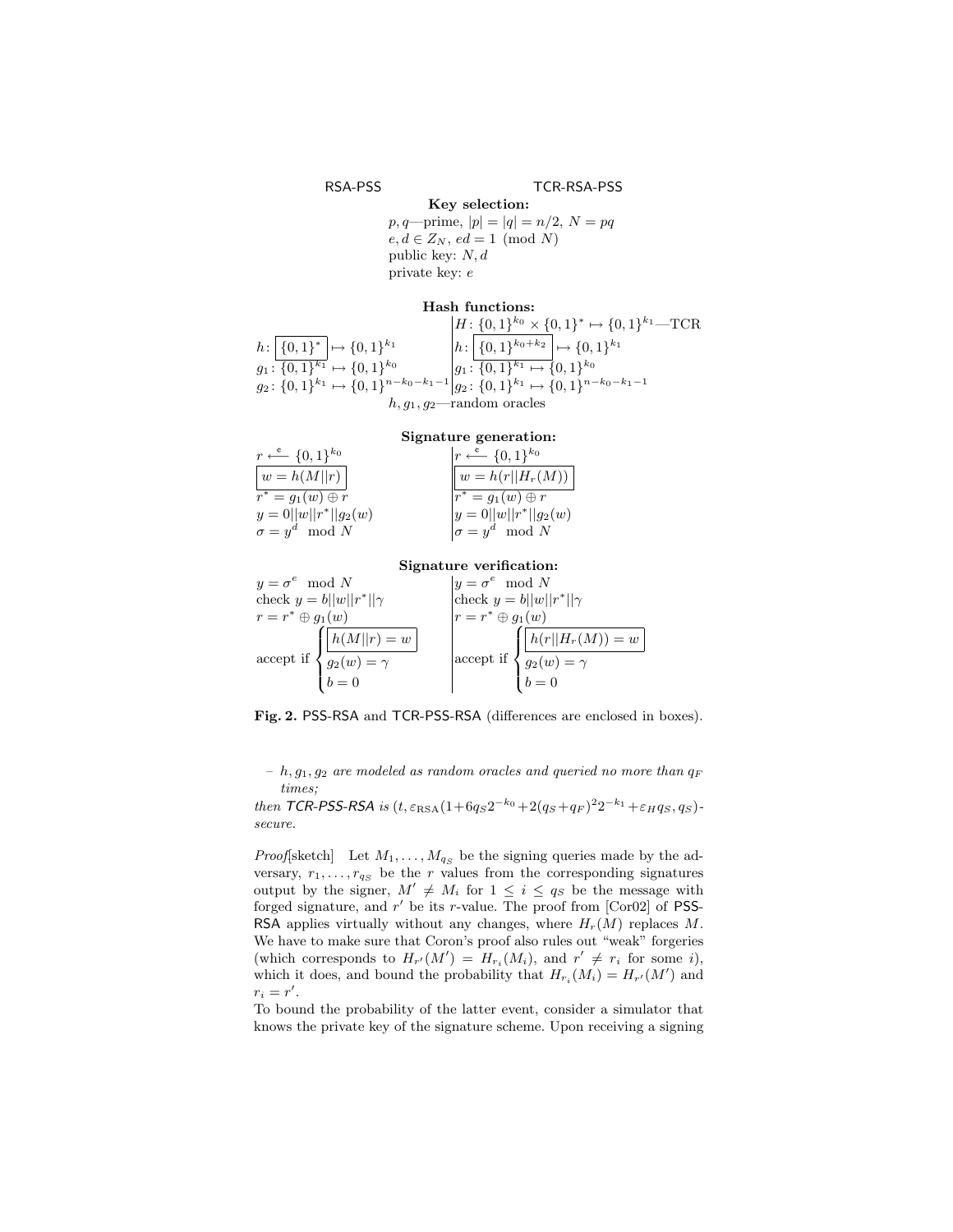query for  $M_i$ , it starts a TCR game, submitting  $M_i$  as the first message. It receives a random key  $r_i$ , which it uses in computing a signature on  $M_i$ . If the adversary succeeds in creating a collision, the simulator is able to complete one of the TCR games.  $\Box$ .

### 5 Cramer-Shoup Signature Scheme

Historically, the Cramer-Shoup signature scheme [CS00] was the first efficient signature scheme provably secure in the standard model (i.e., without random oracles). The scheme relies on the strong RSA assumption, introduced in [BP97].

#### CS TCR-CS

Key selection:  $p, q$ —strong primes,  $|p| = |q| = \ell_1, n = pq$  $h, x \xleftarrow{\epsilon} \mathbf{QR}_n; e' \xleftarrow{\epsilon} \mathbb{P}_{\ell+1}$  $k' \stackrel{\epsilon}{\longleftarrow} \{0,1\}^{\ell_2}$ public key:  $n, h, x, e', k'$ private key: p, q

Hash function  $H: \{0,1\}^{\ell_2} \times \{0,1\}^* \mapsto \{0,1\}^{\ell}$  – TCR  $\mu$ :  $\{0,1\}^{\ell+1} \mapsto \{0,1\}^{\ell_2}$ —projection

### Signature generation:



Signature verification:

$$
\text{check } e \text{ is odd, } |e| = \ell + 1, e \neq e' \text{[check } e \text{ is odd, } |e| = \ell + 1, e \neq e' \text{[check } e \text{ is odd, } |e| = \ell + 1, e \neq e' \text{[check } x' = (y')^{e'} h^{-\boxed{H_k(M)}} \text{[check } x' = (y')^{e'} h^{-\boxed{H_{\mu(e)}(M)}} \text{[check } x = y^e h^{-\boxed{H_{k'}(k, x')}} \text{[check } x = y^e h^{-\boxed{H_{k'}(x')}} \text{]}
$$

Fig. 3. CS and TCR-CS (differences are enclosed in boxes).  $\mathbb{P}_{\ell}$  is the set of prime numbers of length  $\ell$ ; QR<sub>n</sub> is the set of quadratic residues modulo n. Function  $\mu(\cdot)$ returns most significant  $\ell_2$  bits of the input.

The basic Cramer-Shoup signature scheme, which uses a collision-resistant hash function, was presented in [CS00] together with a variant, where the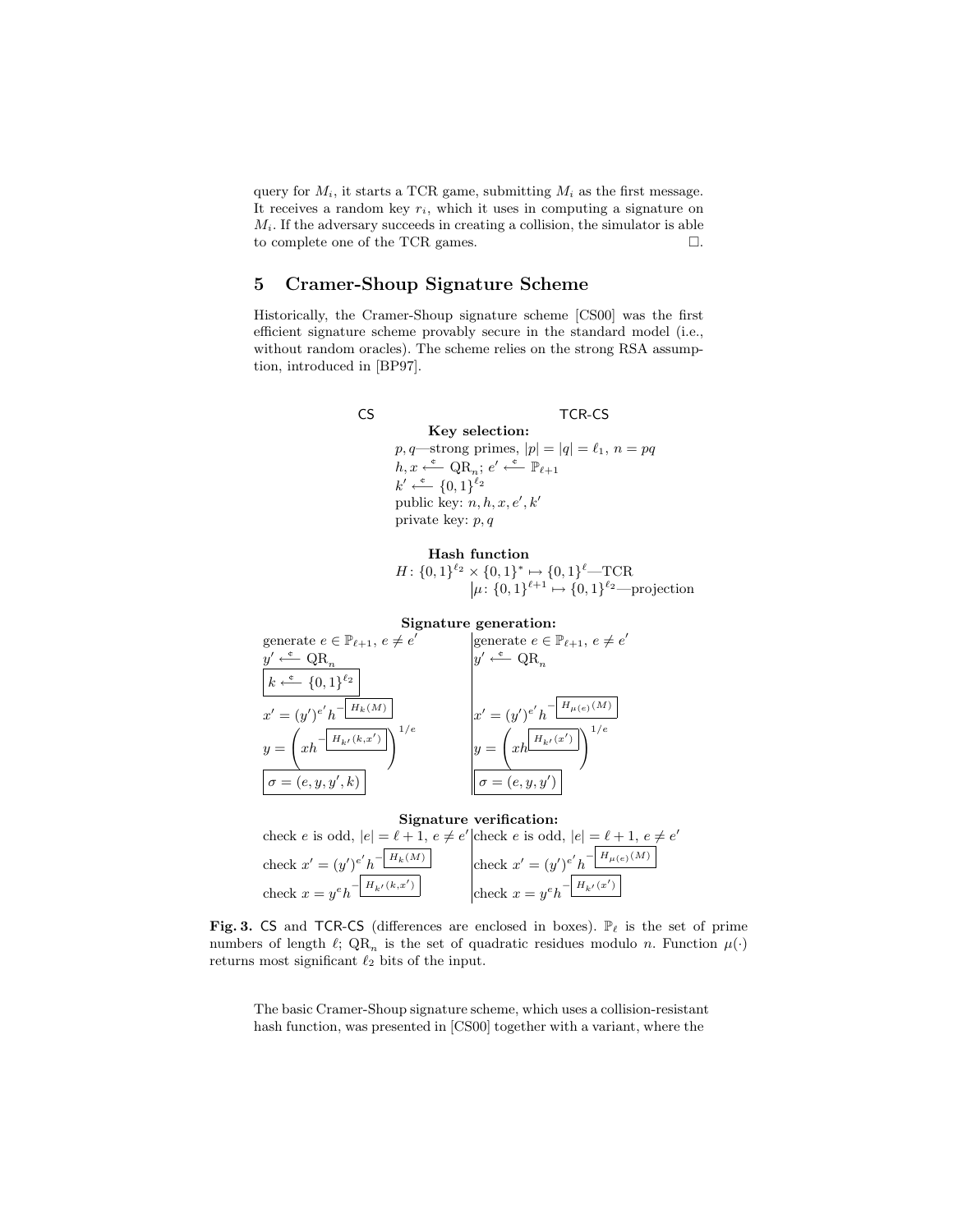hash function is presumed to be a TCR. Our scheme combines the short signature length of the former and security of the latter. The TCR-based variant (CS) and our scheme (TCR-CS) are compared in Figure 3.

CS scheme makes use of a TCR by applying the generic transformation, outlined in the introduction,—the TCR's key is generated by the signer and transmitted as part of the signature. We propose to derive the hash function's key from the randomly chosen prime number e, which is already included in the signature.

Our proof follows closely Cramer-Shoup's original proof [CS00]. The main technical difficulty in constructing the reduction, which is not present in the original proof, consists in incorporating the hash function's key into a prime with a special structure. We expand on it below. In addition to standard modular arithmetic, in the CS scheme the signer generates a fresh  $(l+1)$ -bit prime e with each signature (following [CS00] we assume  $\ell = 160$ . The prime numbers need not be uniformly distributed; the only requirement is that the probability that the same prime number is generated twice be negligible. Efficiency of the scheme (especially relative to [GHR99], which is otherwise comparable in terms of security and signature length) critically depends on the signer's ability to generate primes quickly. To this end, [CS00] proposes to use primes of special structure, namely  $e = 2PR + 1$ , where P is a 53-bit prime, which can be tested for primality much faster than the average  $(\ell + 1)$ -bit integer. For TCR-CS to be as efficient, we would prefer to use the same procedure. On the other hand, our reduction technique prescribes taking a random key obtained as part of the TCR game and using it in the signature. If e were a random 161-bit prime, doing so would be trivial—a random 161-bit number is prime with probability approximately 1/112, hence the reduction would only suffer a factor of 112. Primes of the special structure  $2PR + 1$ , where  $|P| = 53$ , are more rare (a random 161-bit number has this structure with probability no more than  $2^{-13}$ ), and testing for it is prohibitively expensive.

Instead of using e as a key, we solve the problem by taking  $\mu(e)$ , where  $\mu: \{0,1\}^{161} \mapsto \{0,1\}^{106}$  is a projection function, which simply drops 55 least significant bytes of its input. To reverse the procedure, which is what the reduction is to do, we adapt the prime generation algorithm from [CS00]. For a given key  $k \in \{0,1\}^{106}$ , generate a random prime P in the range  $(2^{52}, 2^{53})$ , take a random number R in the range  $((k2^{55} 1)/2P$ ,  $(k + 1)2^{55} - 2)/2P$ , and accept  $e = 2PR + 1$  if e is prime. If the procedure completes,  $\mu(e) = k$  trivially holds. [CS00] shows that the expected number of trials until  $P$  is prime is 64 (for the purpose of the reduction, a pool of 53-bit long primes can be precomputed), and for any fixed P the expected probability that  $e$  is prime is at least  $1/128$ .

Before can sketch the proof of the following theorem, whose exact security claim is based on [SS00], we introduce the strong RSA assumption.

 $(t, \varepsilon)$ -strong RSA assumption. No algorithm running in time less than t can solve  $x^r = y \mod N$  for x and  $r > 1$  with probability more than  $\varepsilon$ given random RSA modulus N, and random  $y \in \mathbb{Z}_N^*$ .

**Theorem 3.** Fix  $\ell = 160$ . Let  $T_e$  is the time required to do 161-bit exponentiation. If the following holds: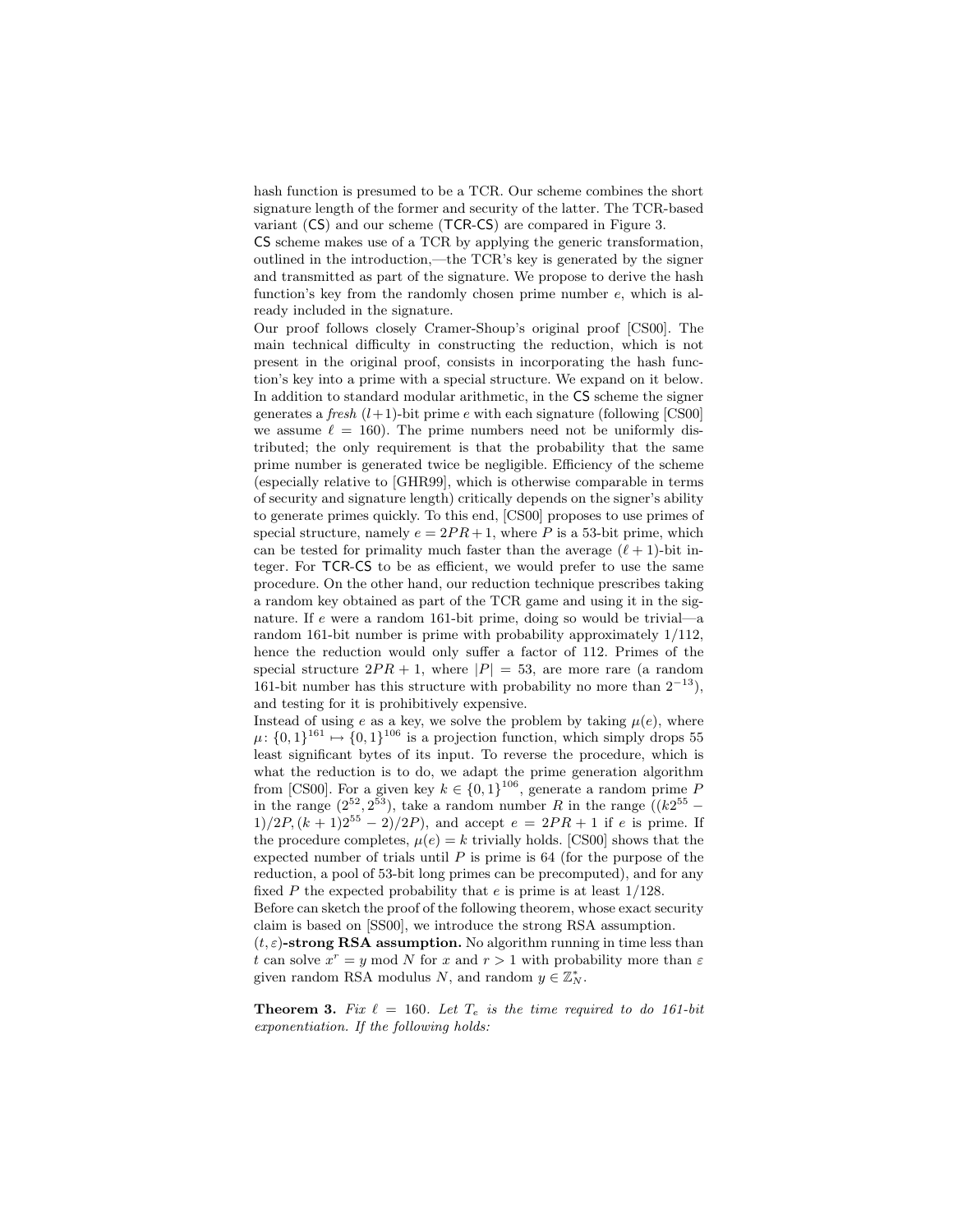- $(t + T_e q_S \log q_S, \varepsilon_{\text{RSA}})$ -RSA assumption;
- $-(t + T_e q_S \log q_S, \varepsilon_{\text{SRSA}})$ -strong RSA assumption;
- A concrete pseudo-random number generator used for generating e and y' is  $(t, \varepsilon_G)$ -secure;

– H is  $(t, \varepsilon_H)$ -TCR;

then TCR-CS is  $(t, q_S, \varepsilon_{\text{RSA}}(q_S + 1) + \varepsilon_{\text{SRSA}} \cdot 1.01 + \varepsilon_H q_S 128 + \varepsilon_G +$  $q_S^2 2^{-145} + 2^{-80}$ )-secure.

Proof.[sketch] For a detailed proof we refer the reader to [CS00,SS00]. Consider an adversary that makes  $q<sub>S</sub>$  signing queries  $M<sub>i</sub>$ , obtains signatures  $\sigma_i = (e_i, y_i, y'_i)$ , and then forges a signature  $\sigma = (e, y, y')$  on  $M \neq$  $M_i$  for  $1 \leq i \leq q_S$ . Let  $x'_i = (y'_i)^{e'} h^{-H_{\mu(e_i)}(M_i)}$  and  $x' = (y')^{e'} h^{-H_{\mu(e)}(M')}$ . We distinguish between three kinds of forgeries:

**Type I.** There is  $1 \leq i \leq q_s$ , such that  $e = e_i$  and  $x' = x'_i$ . **Type II.** There is  $1 \leq i \leq q_S$ , such that  $e = e_i$  and  $x' \neq x'_i$ .

**Type III.** For all  $1 \leq i \leq q_s, e \neq e_i$ .

Proof from [CS00,SS00] applies without change for Type II and III forgeries (it suffices to check that nowhere in the proof does the choice of e depend on the hash of the message). To invoke the original proof for Type I forgery we have to bound the probability that  $H_{\mu(e)}(M) = H_{\mu(e)}(M').$ We argue that such a forgery cannot happen with probability more than  $\varepsilon_H g_S$ 128, where  $\varepsilon_H$  is the security parameter of H. The proof is analogous to Theorem 2, with the only difference being the embedding process, described earlier in the section, that is used to map a random TCR key to a prime of  $2PR + 1$  form.

Finally, we observe that our modification applies to Fischlin's variant of the Cramer-Shoup scheme [Fis03], which is optimized for the size of the signature.

### 6 Discussion

In this section we address two points often raised in discussions of using TCR hashes as a building block of signature schemes: the problem of hash function's keylength, which is message size-dependent, and the random oracle assumption, which directly implies existence of collision-resistant functions.

Keylength of TCR hash. Bellare and Rogaway observed in [BR97] that adapting the iterative Merkle-Damgård [Mer90,Dam90] paradigm for TCR construction is not straightforward. Namely, even the second iteration of a TCR hash may be insecure (in contrast with a composition of collision-resistant hash functions, which is provably collision-resistant). They proposed interleaving applications of the compression function with XORing the chaining variable with independent masking keys, which increases the key length logarithmically with the size of the message. Their method was improved by Shoup [Sho00a], whose scheme was shown to be optimal among a concrete class of algorithms in [Mir01,Sar03]. For example, the key length required to hash a 1Gb message by going through the Shoup method applied to a keyed variant of the SHA-1 compression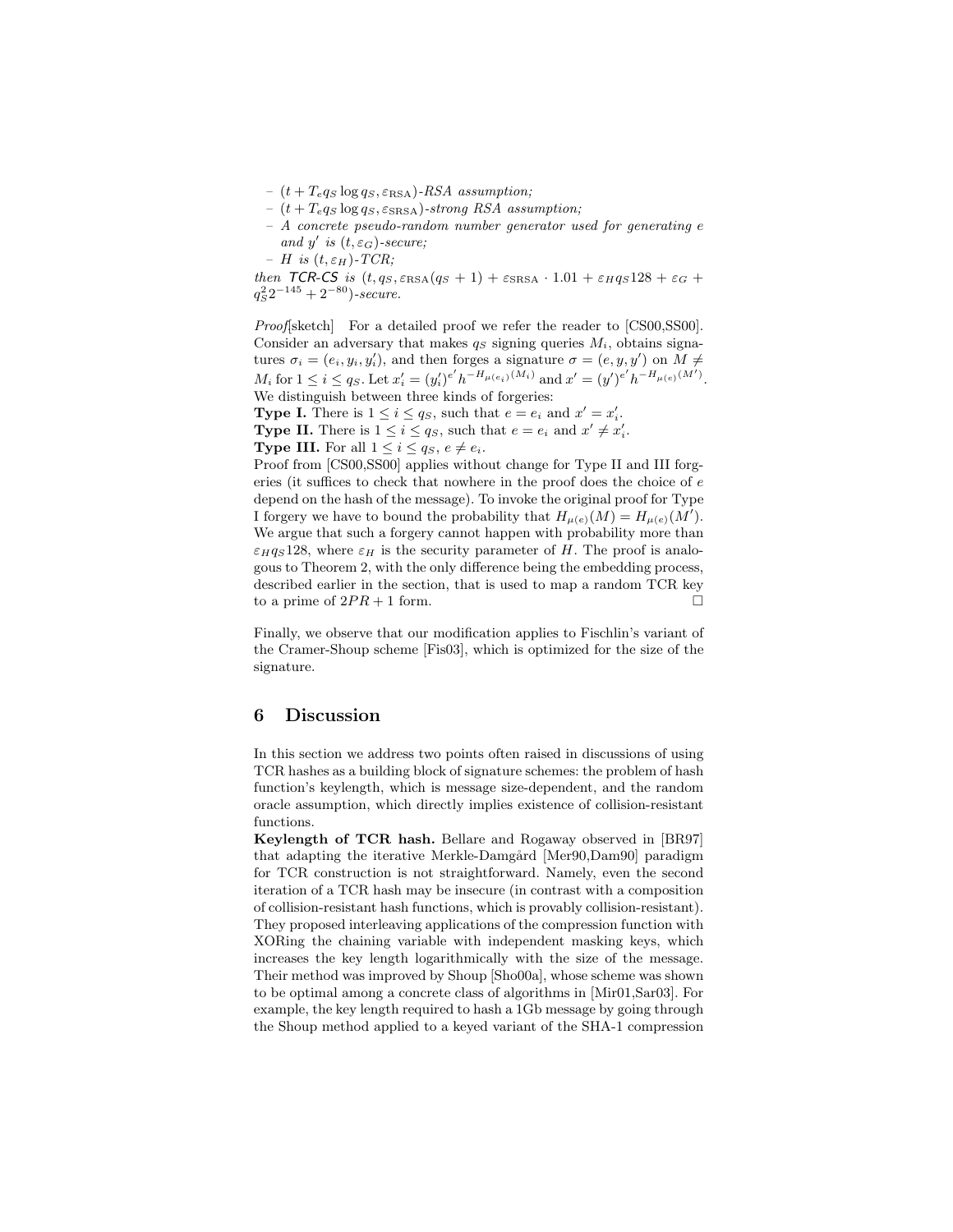function is more than 4.8Kb. The proofs of optimality are exact and hence leave no hope of reducing the keylength if we are to stay within the existing paradigm.

We emphasize that the proofs of optimality only apply to a specific class of "masking-based" domain extenders. There are two potential ways to beat the lower bounds: design a dedicated TCR function, whose security is not degraded by chaining, or demonstrate a provably secure generic way of composing TCR hashes without key expansion. Both approaches are reasonable (see, for instance, [HPL04] which strengthens the definition of TCR to allow application of the Merkle-Damgård construction), and we expect that the interest in TCR functions rekindled by recent attacks on collision-resistant hash functions will spur further research in this area.

Random oracles and TCR functions. Pondering on the difference between collision-resistant hash functions and TCRs might appear rather pointless in the presence of the random oracle paradigm. Indeed, if we assume that a concrete hash function instantiates a random oracle, it is implicit that the function is collision-resistant and its domain can be trivially extended by going through the Merkle-Damgård construction, hence obliterating the need for TCRs. We claim that although this reduction is sound in theory, it may not be practical and may lead to bad design choices.

Hash functions must work for message lengths ranging from a few bytes to several hundred megabytes, which forces hash function designers to make certain trade-offs and defend against new classes of attacks. Designing an "oracle-like" hash function that accepts long inputs is inherently more challenging than designing a short-input function (for theoretical analysis of some of the difficulties see [KS05,CDMP05], for practical attacks that span several blocks see  $[WY05, BCJ^+05, WYY05b]$ . It suffices to point out that the latest generation of hash functions, such as SHA-256,512 or Whirlpool, works at a fraction of the speed of MD5 and is much slower than AES [NES03,NM02].

Constructing an "oracle"—a function that thoroughly but slowly hashes one block (0.5–1Kb long) is conceivable, but it would be inadequate as a general-purpose hash function. It is plausible that the trend towards slower hash functions can be reversed if, instead of designing one-sizefits-all collision-resistant hash functions, we settle for fast TCR functions able to handle long messages and relatively slow "oracles" for fixed-length inputs.

In support of our view we cite the performance characteristics of signature schemes and hash functions from the NESSIE report [NES03, Table 50]. For three signature schemes (Cramer-Shoup, ECDSA, and RSA-PSS) the speed of the sign and verify operations ranged from 1.6M (RSA-PSS verify) to 62M (RSA-PSS sign) CPU cycles on Pentium IV. For comparison, one-block SHA-256 evaluation, which takes about 1.5K CPU cycles [NM02], is faster by approximately three orders of magnitude. It means that the hash function (applied to one block!) can be slowed down by two orders of magnitude without the schemes' overall performance taking notice.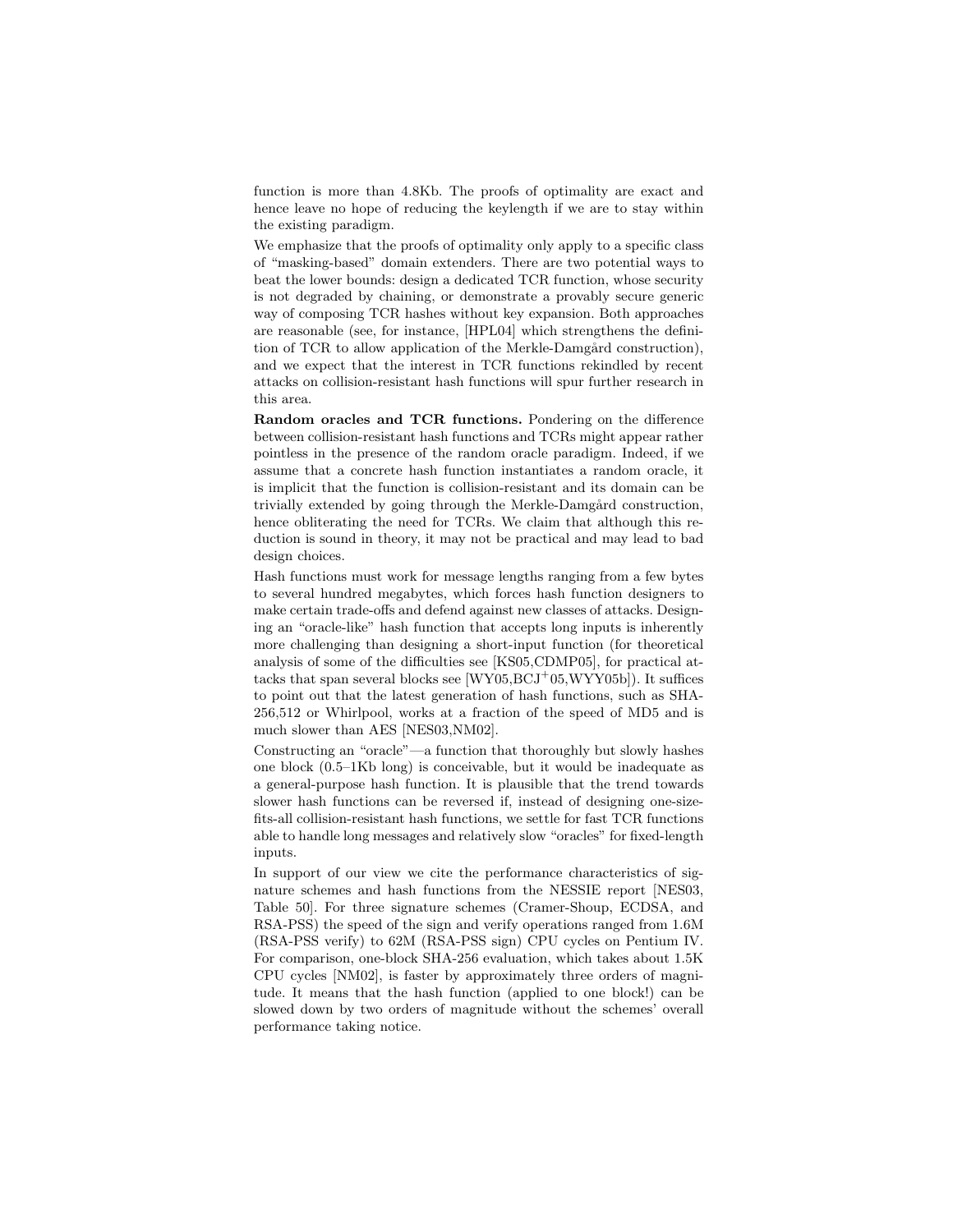Finally, we note that the "oracle" functions may find applications in practical solutions to the problem raised in the beginning of this section, namely the keylength of TCR functions. Shoup's masking-based solution to domain expansion requires a long key, which can be derived from a shorter key using an "oracle." The resulting scheme would be provably secure in the random oracle world and enjoy efficiency of a cheap TCR construction.

### 7 Conclusions

For any hash-and-sign signature scheme a collision-finding attack on the underlying hash function is devastating. Recent attacks on MD5 and SHA-1 [WY05,WYY05a] suggest that designing efficient collisionresistant hash functions is harder than it has been commonly thought. TCR hashes provide a good alternative to collision-resistant hash functions in the context of digital signatures. Traditionally, replacing collisionresistant hashes with TCRs, which are by definition keyed hash functions, resulted in an increase in the signature size, which has to additionally accommodate the hash function's key. We argue that for specific signature schemes the key can be derived from the already present part of the signature. For the Cramer-Shoup signature scheme we prove in the standard model our variant of the scheme, which provides a shorter signature while offering the same security.

Security of signature schemes provable in the random oracle model relies on the assumption that some concrete hash functions are real-world implementations of a certain ideal functionality. We revisit two popular signature schemes, DSA and PSS-RSA, and propose their TCR-based variants, whose proofs of security, while still dependent on random oracles, only require short-input ones. We argue that a short-input oracle might be easier to construct, since it can afford to be much slower than a conventional hash function.

### References

- [BCJ<sup>+</sup>05] Eli Biham, Rafi Chen, Antoine Joux, Patrick Carribault, Christophe Lemuet, and William Jalby. Collisions of SHA-0 and reduced SHA-1. In Cramer [Cra05], pages 36–57.
- [BCK96] Mihir Bellare, Ran Canetti, and Hugo Krawczyk. Keying hash functions for message authentication. In Neal Koblitz, editor, Advances in Cryptology—CRYPTO '96, volume 1109 of Lecture Notes in Computer Science, pages 1–15. Springer, 1996.
- [BM82] Manuel Blum and Silvio Micali. How to generate cryptographically strong sequences of pseudo random bits. In 23rd Annual Symposium on Foundations of Computer Science, pages 112–117, Chicago, Illinois, 3–5 November 1982. IEEE.
- [BP97] Niko Barić and Birgit Pfitzmann. Collision-free accumulators and fail-stop signature schemes without trees. In Walter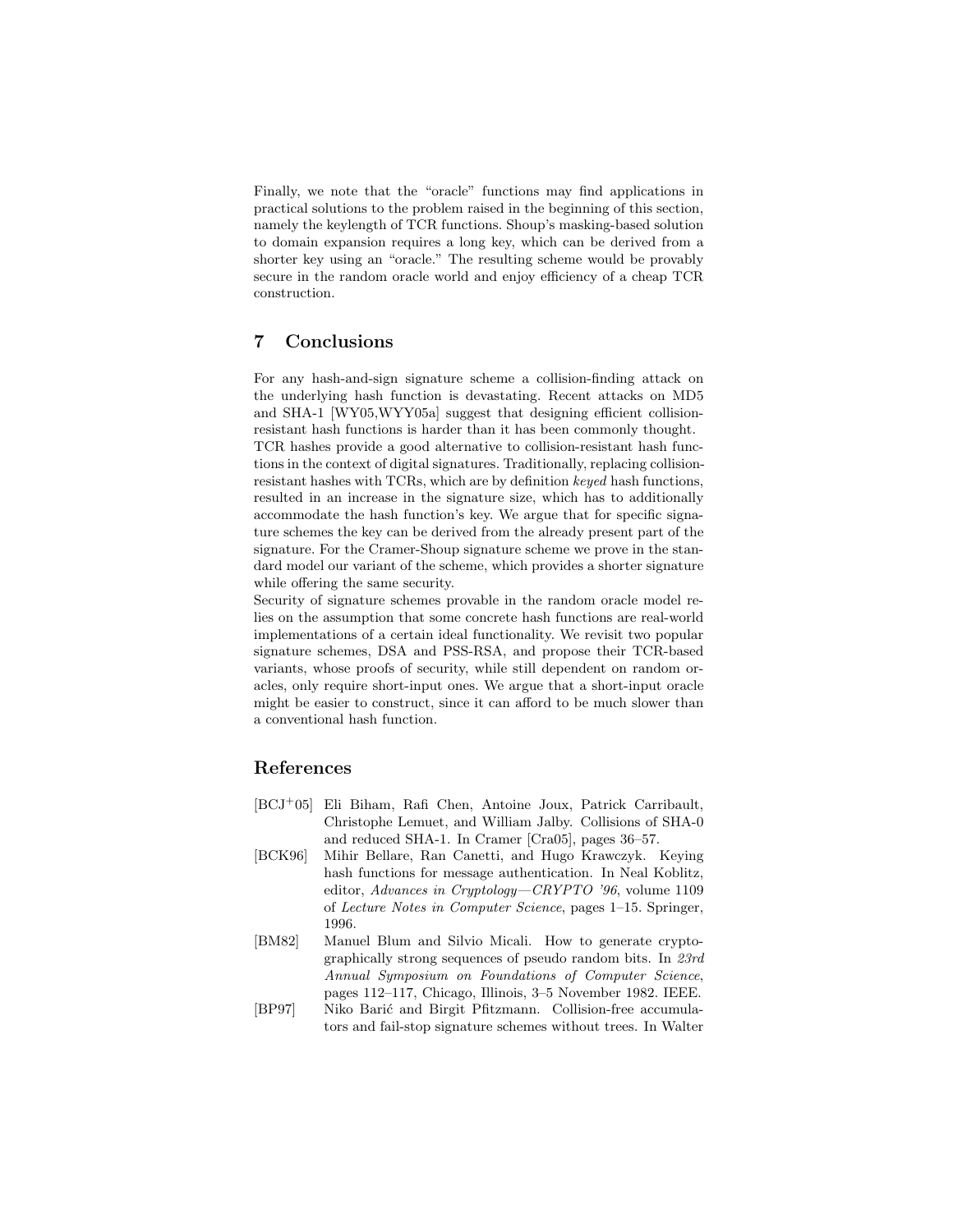Fumy, editor, Advances in Cryptology—EUROCRYPT '97, volume 1233 of Lecture Notes in Computer Science, pages 480–494. Springer, 1997.

- [BPVY00] Ernest F. Brickell, David Pointcheval, Serge Vaudenay, and Moti Yung. Design validations for discrete logarithm based signature schemes. In Hideki Imai and Yuliang Zheng, editors, Public Key Cryptography—PKC 2000, volume 1751 of Lecture Notes in Computer Science, pages 276–292. Springer, 2000.
- [BR93] Mihir Bellare and Phillip Rogaway. Random oracles are practical: A paradigm for designing efficient protocols. In ACM Conference on Computer and Communications Security, pages 62–73, 1993.
- [BR96] Mihir Bellare and Phillip Rogaway. The exact security of digital signatures—how to sign with RSA and Rabin. In Ueli M. Maurer, editor, Advances in Cryptology—EUROCRYPT '96, volume 1070 of Lecture Notes in Computer Science, pages 399–416. Springer, 1996.
- [BR97] Mihir Bellare and Phillip Rogaway. Collision-resistant hashing: Towards making UOWHFs practical. In Burton S. Kaliski Jr., editor, Advances in Cryptology—CRYPTO '97, volume 1294 of Lecture Notes in Computer Science, pages 470–484. Springer, 1997.
- [Bra90] Gilles Brassard, editor. Advances in Cryptology—CRYPTO '89, 9th Annual International Cryptology Conference, Santa Barbara, California, USA, August 20–24, 1989, Proceedings, volume 435 of Lecture Notes in Computer Science. Springer, 1990.
- [Bro05] Daniel R. L. Brown. Generic groups, collision resistance, and ECDSA. Designs, Codes and Cryptography, 35(1):119–152, 2005.
- [CDMP05] Jean-Sébastien Coron, Yevgeniy Dodis, Cécile Malinaud, and Prashant Puniya. Merkle-Damgård revisited: How to construct a hash function. In Shoup [Sho05], pages 430–448.
- [Cor02] Jean-Sébastien Coron. Optimal security proofs for PSS and other signature schemes. In Knudsen [Knu02], pages 272–287.
- [Cra05] Ronald Cramer, editor. Advances in Cryptology-EUROCRYPT 2005, 24th Annual International Conference on the Theory and Applications of Cryptographic Techniques, Aarhus, Denmark, May 22–26, 2005, Proceedings, volume 3494 of Lecture Notes in Computer Science. Springer, 2005.
- [CS00] Ronald Cramer and Victor Shoup. Signature schemes based on the strong RSA assumption. ACM Trans. on Information and System Security (TISSEC), 3(3):161–185, 2000.
- [Dam90] Ivan Damgård. A design principle for hash functions. In Brassard [Bra90], pages 416–427.
- [DOP05] Yevgeniy Dodis, Roberto Oliveira, and Krzysztof Pietrzak. On the generic insecurity of the full domain hash. In Shoup [Sho05], pages 449–466.
- [Fis03] Marc Fischlin. The Cramer-Shoup Strong-RSA signature scheme revisited. In Yvo Desmedt, editor, Public Key Cryp-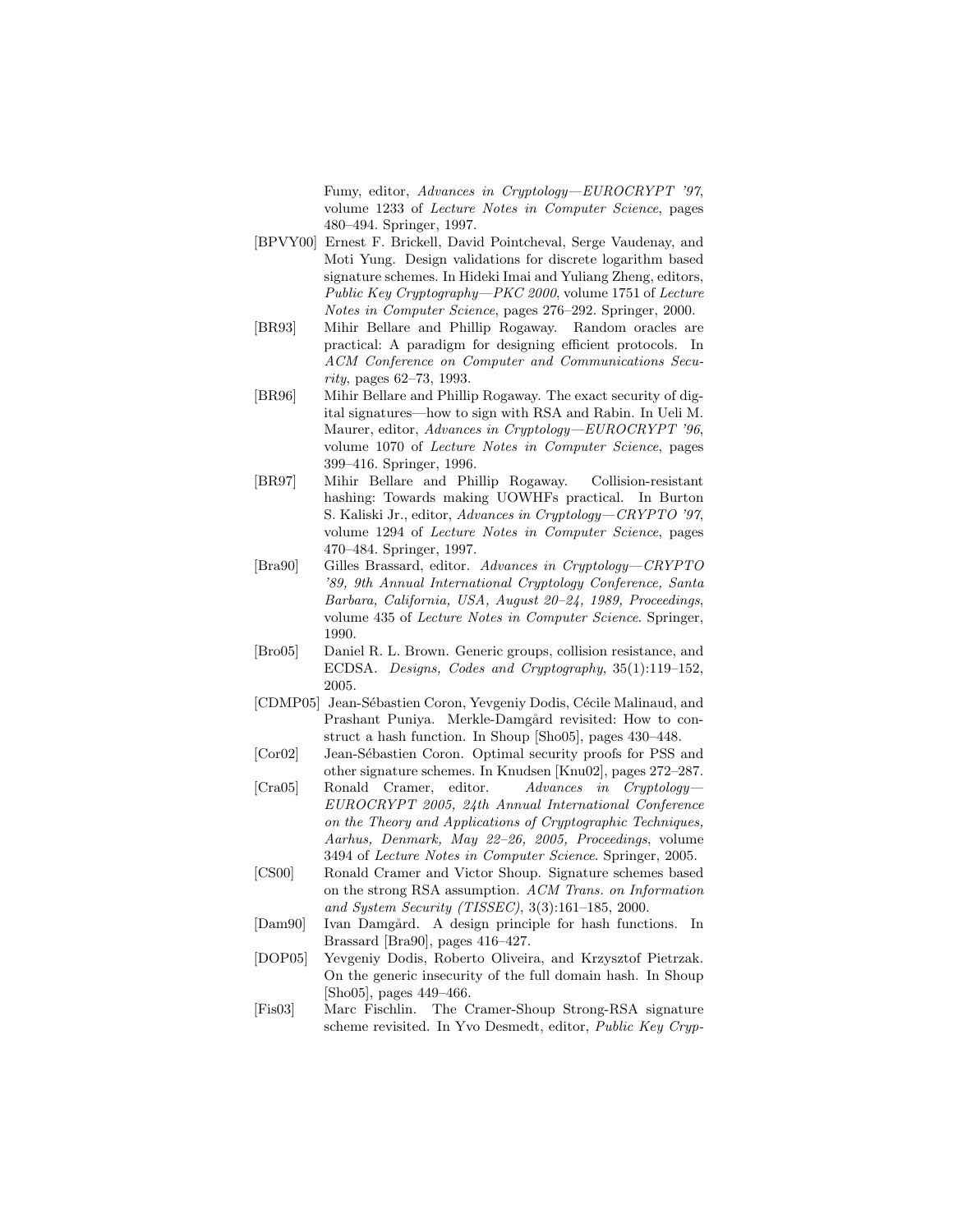tography, volume 2567 of Lecture Notes in Computer Science, pages 116–129. Springer, 2003.

- [FS87] Amos Fiat and Adi Shamir. How to prove yourself: Practical solutions to identification and signature problems. In Andrew M. Odlyzko, editor, Advances in Cryptology—CRYPTO '86, volume 263 of Lecture Notes in Computer Science, pages 186–194. Springer, 1987.
- [GHR99] Rosario Gennaro, Shai Halevi, and Tal Rabin. Secure hashand-sign signatures without the random oracle. In Jacques Stern, editor, Advances in Cryptology—EUROCRYPT '99, volume 1592 of Lecture Notes in Computer Science, pages 123–139. Springer, 1999.
- [GMR88] Shafi Goldwasser, Silvio Micali, and Ronald L. Rivest. A digital signature scheme secure against adaptive chosen-message attacks. SIAM Journal on Computing, 17:281–308, 1988.
- [HK05a] Shai Halevi and Hugo Krawczyk. Strengthening digital signatures via randomized hashing. Internet-Draft, Crypto Forum Research Group, May 2005.
- [HK05b] Shai Halevi and Hugo Krawczyk. Strengthening digital signatures via randomized hashing. Talk at Cryptographic Hash Workshop (NIST), Oct 31–Nov 1. 2005.
- [HPL04] Deukjo Hong, Bart Preneel, and Sangjin Lee. Higher order universal one-way hash functions. In Pil Joong Lee, editor, Advances in Cryptology—ASIACRYPT 2004, volume 3329 of Lecture Notes in Computer Science, pages 201–213. Springer, 2004.
- [Knu02] Lars R. Knudsen, editor. Advances in Cryptology— EUROCRYPT 2002, International Conference on the Theory and Applications of Cryptographic Techniques, Amsterdam, The Netherlands, April 28–May 2, 2002, Proceedings, volume 2332 of Lecture Notes in Computer Science. Springer, 2002.
- [KS05] John Kelsey and Bruce Schneier. Second preimages on nbit hash functions for much less than  $2<sup>n</sup>$  work. In Cramer [Cra05], pages 474–490.
- [Mer90] Ralph C. Merkle. One way hash functions and DES. In Brassard [Bra90], pages 428–446.
- [Mir01] Ilya Mironov. Hash functions: From Merkle-Damgård to Shoup. In Birgit Pfitzmann, editor, Advances in Cryptology— EUROCRYPT 2001, volume 2045 of Lecture Notes in Computer Science, pages 166–181. Springer, 2001.
- [NES03] NESSIE Consortium. Performance of optimized implementations of the NESSIE primitives, version 2.0. Deliverable report D21, February 2003. NES/DOC/TEC/WP6/D21/2.
- [NIS95] NIST. Secure hash standard. FIPS PUB 180-1, National Institute of Standards and Technology, April 1995.
- [NM02] Junko Nakajima and Mitsuru Matsui. Performance analysis and parallel implementation of dedicated hash functions. In Knudsen [Knu02], pages 165–180.
- [NS02] Phong Q. Nguyen and Igor E. Shparlinski. The insecurity of the digital signature algorithm with partially known nonces. J. Cryptology, 15(3):151–176, 2002.